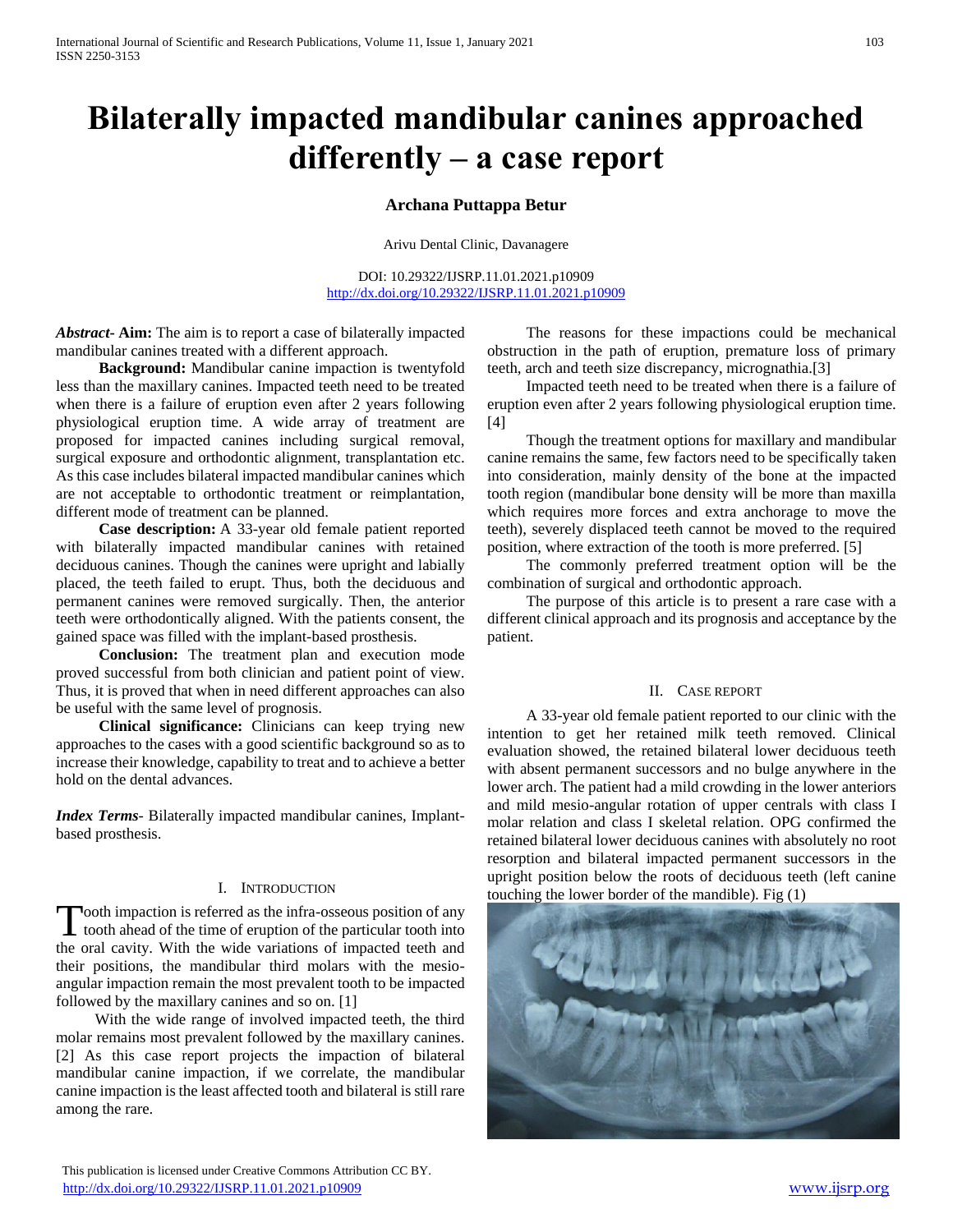Figure 1: OPG showing the bilaterally impacted lower canines.

 Though the bilaterally impacted lower canines were upright and almost in the desirable position to move orthodontically, we noticed few dilacerations and arch length deficiency in the lower arch, left canine touching the lower border of mandible and more specifically the patient was not willing for the removal of the first premolars to accommodate the canines, thus it was decided to

remove the impacted lower canines and align the others teeth in the arch with artificial replacement if the arch space requires it later.

 Accordingly, both the lower impacted canines along with the retained primary canines were surgically removed in the initial appointment. Fig (2)



**Figure 2: Extraction of primary with impacted permanent canines done.**

 Once the tissue healing was satisfactory, the fixed orthodontic treatment was started. Initially the upper anterior teeth alignment is achieved. Then the lower all four incisors were aligned which left a space of only half the mesiodistal width of canine on each side. Thus, we shifted the all four incisors onto right side and one complete canine mesiodistal width space is gained on the left side. Fig (3)



# **Figure 3: Space for implant placement achieved through orthodontic treatment.**

 As the bone density and width was good in the required region which was confirmed by CBCT imaging, with the brackets in space we placed the implant of measurement 4 x 11.5 in the canine space as decided by the CBCT report. Primary stability was achieved. Healing screw was placed and after complete osseointegration around the implant we placed the abutment with crown matching almost like an anterior tooth itself. Fig (4)



**Figure 4: Implant supported left canine prosthesis done.**

 Later, after the stabilization of all the teeth in finalized position, we have de-bonded the brackets. The permanent retainer was also given from canine to canine in both the arches for 1 year.

 After 1 year, the success rate of both orthodontic treatment and implant prosthesis was satisfactory which was confirmed both clinically and radiographically.

 The patient acceptance was also to the at-most level which gave a good satisfaction to the clinicians who treated.

## III. DISCUSSION

 Tooth impaction is referred as the infra-osseous position of any tooth ahead of the time of eruption of the particular tooth into the oral cavity, whereas the infra-osseous position of the canine before the expected time of eruption is indicated as displacement of the tooth. [1] As this case report projects the bilateral mandibular canine impaction, when we co-related the incidence of impacted mandibular canines, it is very rare and Maged et al in 2018 showed that, the incidence of canine impaction is 1.9% of